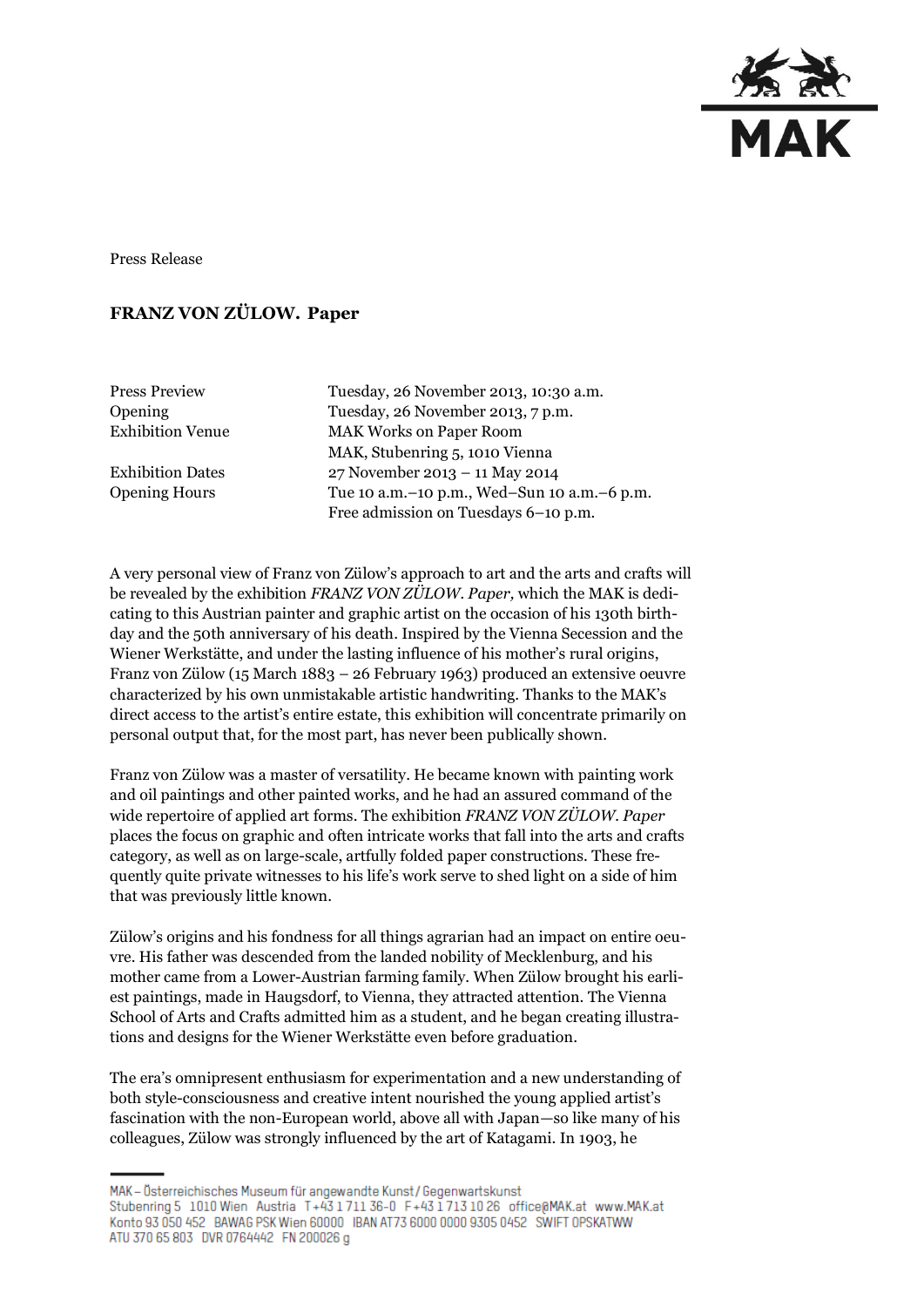

adapted this paper stencil technique to create a printing process, which he had patented in 1907 as "paper-cut printing"; this process enabled him to produce several prints from each design.

Franz von Zülow first made a name for himself with original, self-published monthly booklets called *Monatshefte,* which he hand-painted or printed in very small runs from December 1909 to July 1915. Parallel to this work, he began exploring the arts and crafts. Decorative works make up the largest category within his oeuvre. It was in wallpaper, pictorial broadsheets, and wall decorations that his unmistakable artistic handwriting could most clearly be seen—and demand for Zülow's work took off. He went on to create decorative frescos and tapestries, including a large wall tapestry for the Ankara residence of Mustafa Kemal Pasha (later known as Atatürk) in 1932.

The Wiener Werkstätte likewise appreciated Franz von Zülow's colorful and formally rich style and commissioned him to create fabric designs and tapestries. Since Zülow remained strongly anchored in the world of craftsmanship, it was easy for him to provide designs for the Schleiss ceramics workshop in Gmunden and the Augarten Porcelain Manufactory. His most important and monumental works include the frescos for architect Clemens Holzmeister's Bräuhotel in Lofer (1929). In later years, he concentrated more and more on easel paintings and watercolors that are every bit as colorful as the rural gardens that he so loved to paint.

Zülow was also commissioned by Josef Hoffmann to provide designs for the wallpaper to be used in the nursery of Stoclet House. These were ultimately not used, however, even though both their serial arrangement and their figural elements, strongly reduced to geometric forms, would have harmonized well with the villa's architecture.

Franz von Zülow's decorative, Jugendstil-derived planar art, which he combined with folk art inspirations, is particularly clear to see in his *Monatshefte,* which were subscribed to by artists including Josef Hoffmann, Gustav Klimt, and Egon Schiele, as well as in his later work *Die 12 Monate* (1921), a portfolio created for the Wiener Werkstätte that contained depictions of the year's 12 months. In 1927, Zülow landed one of his most widely received commissions: graphic work for the tobacco producer Tabakregie, which saw him design both cigarette packs and the company's product catalogue.

Over his entire career, which was characterized above all by graphic art, Zülow repeatedly created works for children. He drew stage set-like watercolors and carousel picture books in a dioramic style, and it seems almost a given that Zülow eventually went on to develop puppet theaters with paper scenery, including the carousel picture book *Aus 1000 und 1 Nacht* [One Thousand and One Nights] (1946) shown in the exhibition. His later picture book *Gloria in Excelsis Deo* (1954) is characterized by impressive variety, intense colors, and the light, weightless design of its three-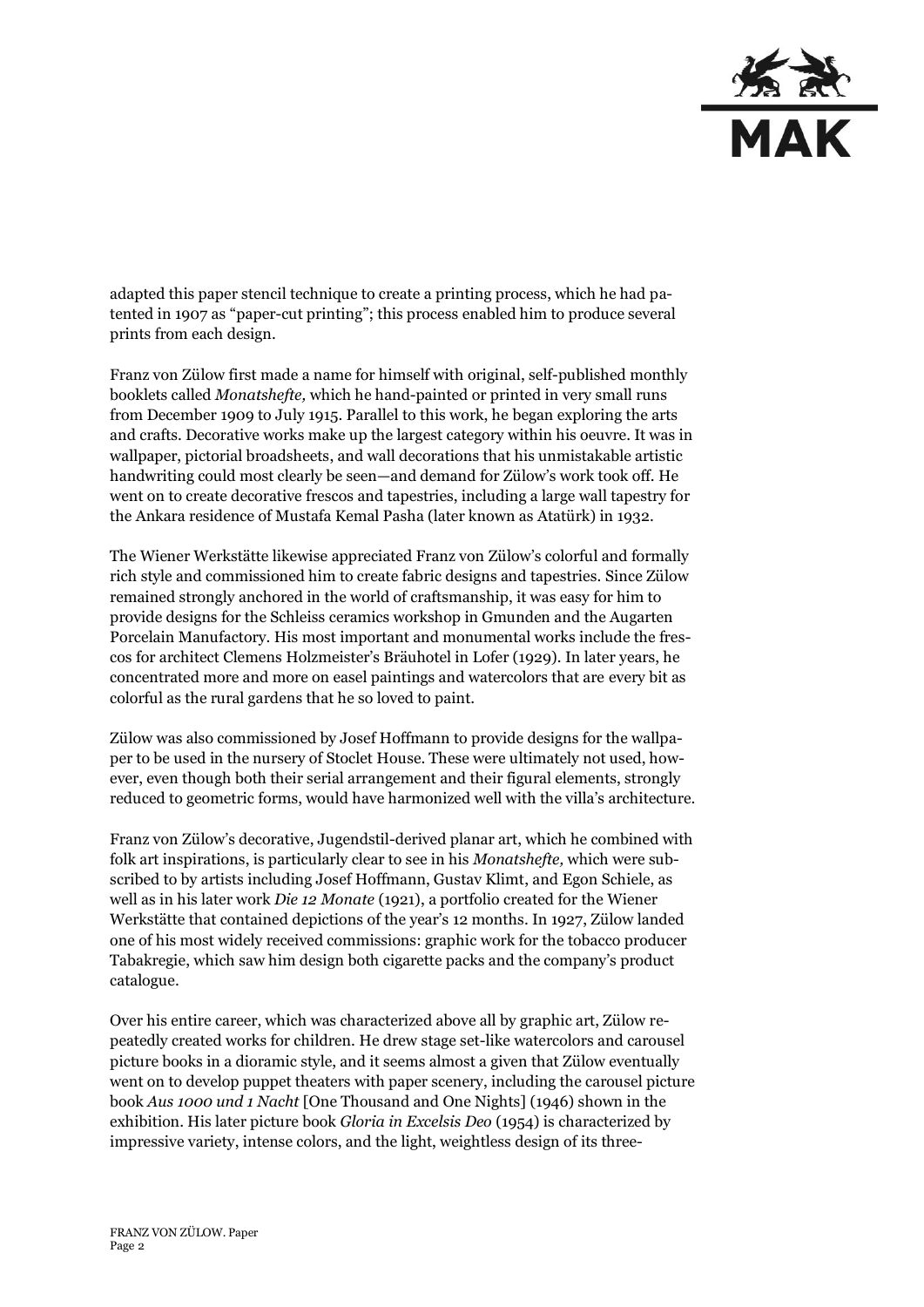

dimensional staging. Similar things can be said of the watercolored work *Urwaldtiere*  [Jungle Animals] (created before 1955), which consists of six pictorial surfaces layered in a stage-like manner.

In 1947, having reached the zenith of his success, Zülow set to work on a painting handbook entitled *Die Malfibel,* which contained a compilation of those techniques for the decoration of everyday items that he deemed most important as examples to be followed. Using 82 illustrations, he explained six easy painting techniques that could be employed in printing and painting without elaborate equipment or preparations—and in doing so, he also conserved the aesthetic sensibility that he had acquired in turn-of-the-century Vienna.

His whole life long, Zülow remained a quintessential applied artist. Whether as a designer of fabrics and tapestries (Wiener Werkstätte) or of porcelain (Schleiss in Gmunden, Augarten Porcelain Manufactory), in his monumental frescos (the Bräuhotel in Lofer, Schärding's town hall, Austrian Parliament), or in his designs for the fire curtain of Vienna's Akademietheater and door decorations at the Kammerspiele in Linz: Franz von Zülow's technical and material execution of his themes was exemplary in the fullest sense of the word.

This exhibition will see the release of a catalogue as part of the *MAK Studies* series: *FRANZ VON ZÜLOW. Papier / Paper,* ed. by Christoph Thun-Hohenstein and Kathrin Pokorny-Nagel, with written contributions by Roland Girtler, Friedrich C. Heller, Peter Klinger, Gerd Pichler, Kathrin Pokorny-Nagel, and Christoph Thun-Hohenstein, Verlag für moderne Kunst Nürnberg, 2013, 144 pages, € 24.

Press photos are available for download at MAK.at/press.